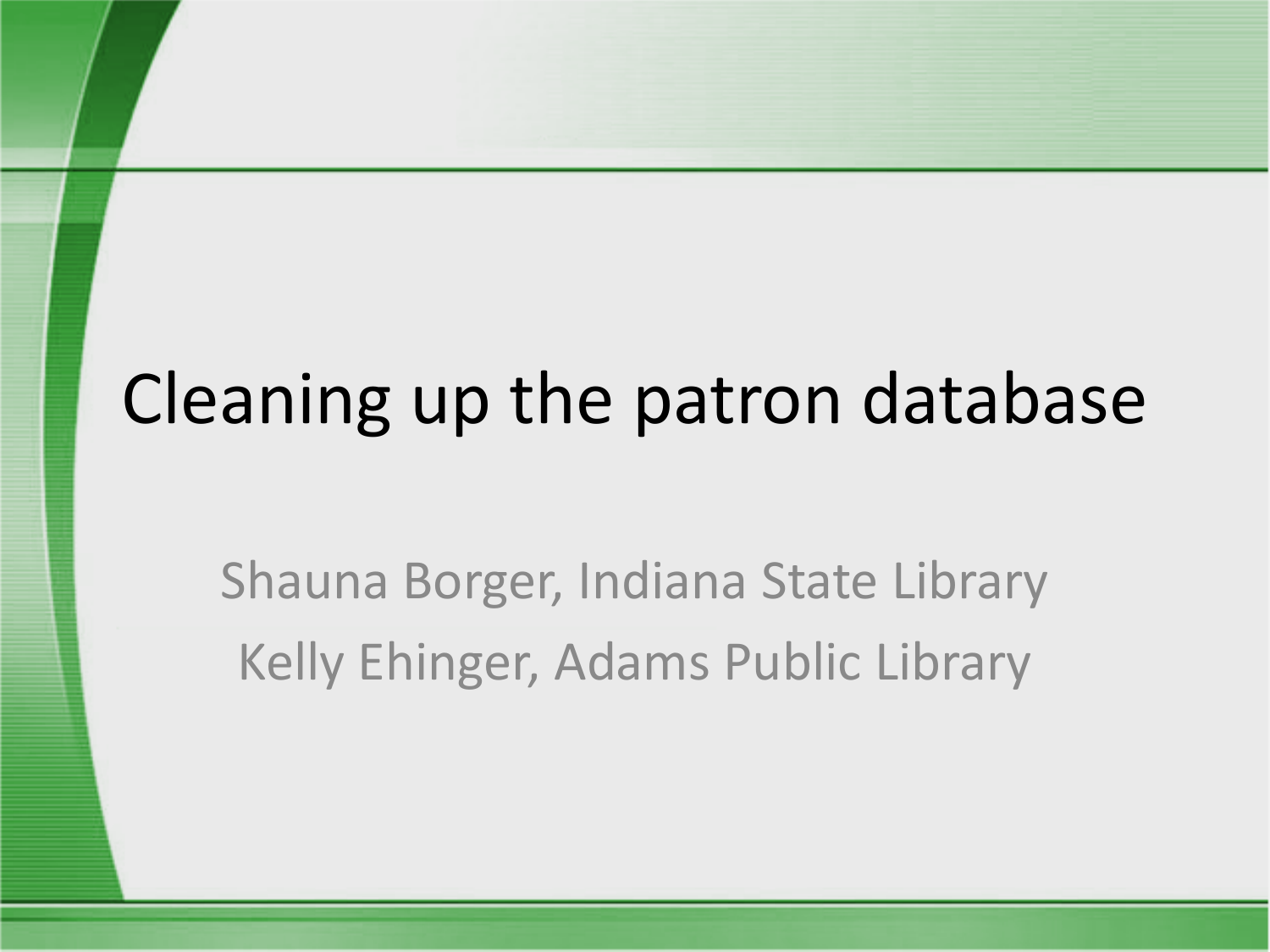# Agenda

- Patron record migration
- Merge requests
- Patron registration
	- Using paper registrations
		- Retention schedule
	- Creating the patron database record
		- Standards requirement
- Marking inactive vs. deleting
- Helpful reports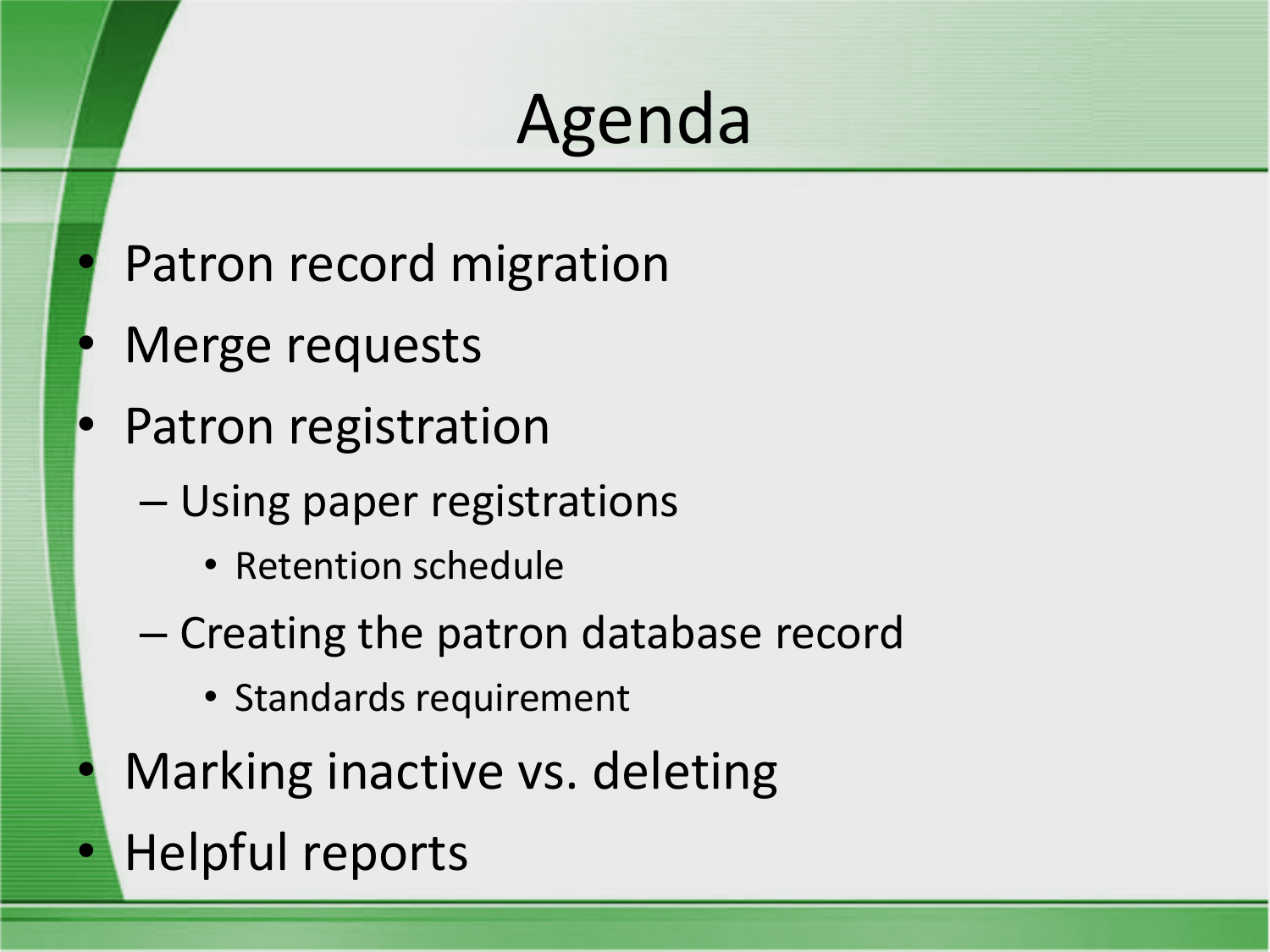## Patron record migration

- Patron records are added to consortium database upon migration.
	- No de-duping script as is the case with MARC records.
- Staff need to assess whether or not to merge duplicate records.

| Date of Birth      | Last Name     | <b>First Name</b> | Middle Name | Library Card: Barcode | 閃 |
|--------------------|---------------|-------------------|-------------|-----------------------|---|
| 1983-07-31 12:0 AM | <b>BORGER</b> | <b>SHAUNA</b>     |             | 24330000010000        |   |
|                    | <b>BORGER</b> | <b>SHAUNA</b>     |             | borger-circ1          |   |
|                    | <b>BORGER</b> | <b>SHAUNA</b>     |             | borger-cat1           |   |
|                    | <b>BORGER</b> | <b>SHAUNA</b>     |             | borger-cat2           |   |
|                    | <b>BORGER</b> | <b>SHAUNA</b>     |             | borger-localadmin     |   |
| 1991-01-01 12:0 AM | Borger        | Shauna            |             | sborger               |   |
| 1983-07-31 12:0 AM | <b>BORGER</b> | <b>SHAUNA</b>     |             | sborger-localadmin    |   |
| 1983-07-31 12:0 AM | <b>BORGER</b> | <b>SHAUNA</b>     |             | 31951002850631        |   |
| 1970-03-03 12:0 AM | <b>BORGER</b> | <b>SHAUNA</b>     |             | borger-circ2          |   |
|                    |               |                   |             |                       |   |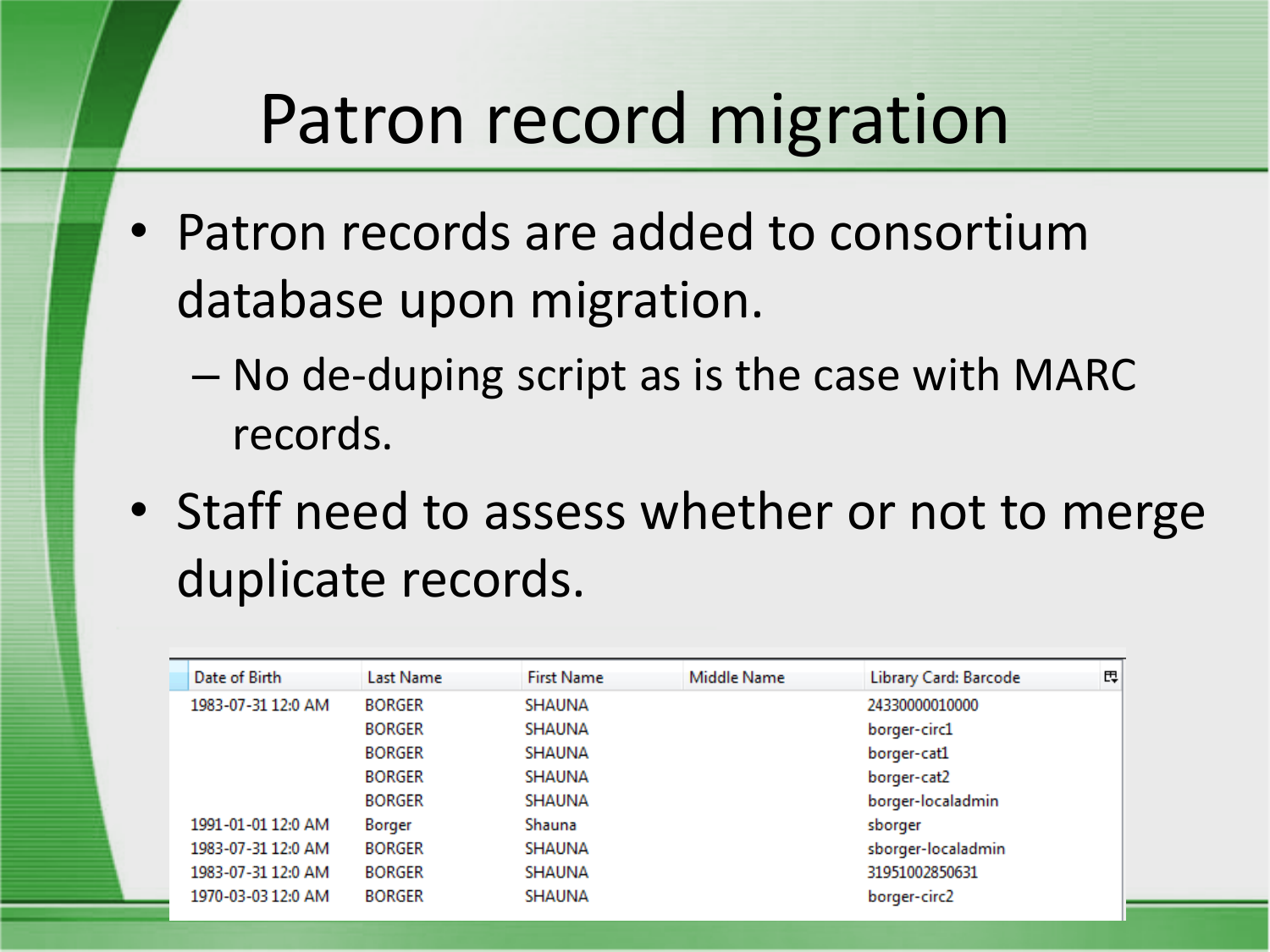#### Assessing accounts

- Multiple RB accounts
- Resident and a non-resident/PLAC account
	- Downloadable eContent policy on non-resident and PLAC patrons
- Patron moves from one Evergreen library to another (Procedures, page 7 & 8)
	- Pull up old account, issue new card, change home library, verify and update residency info
	- Permissions: Circ1 and up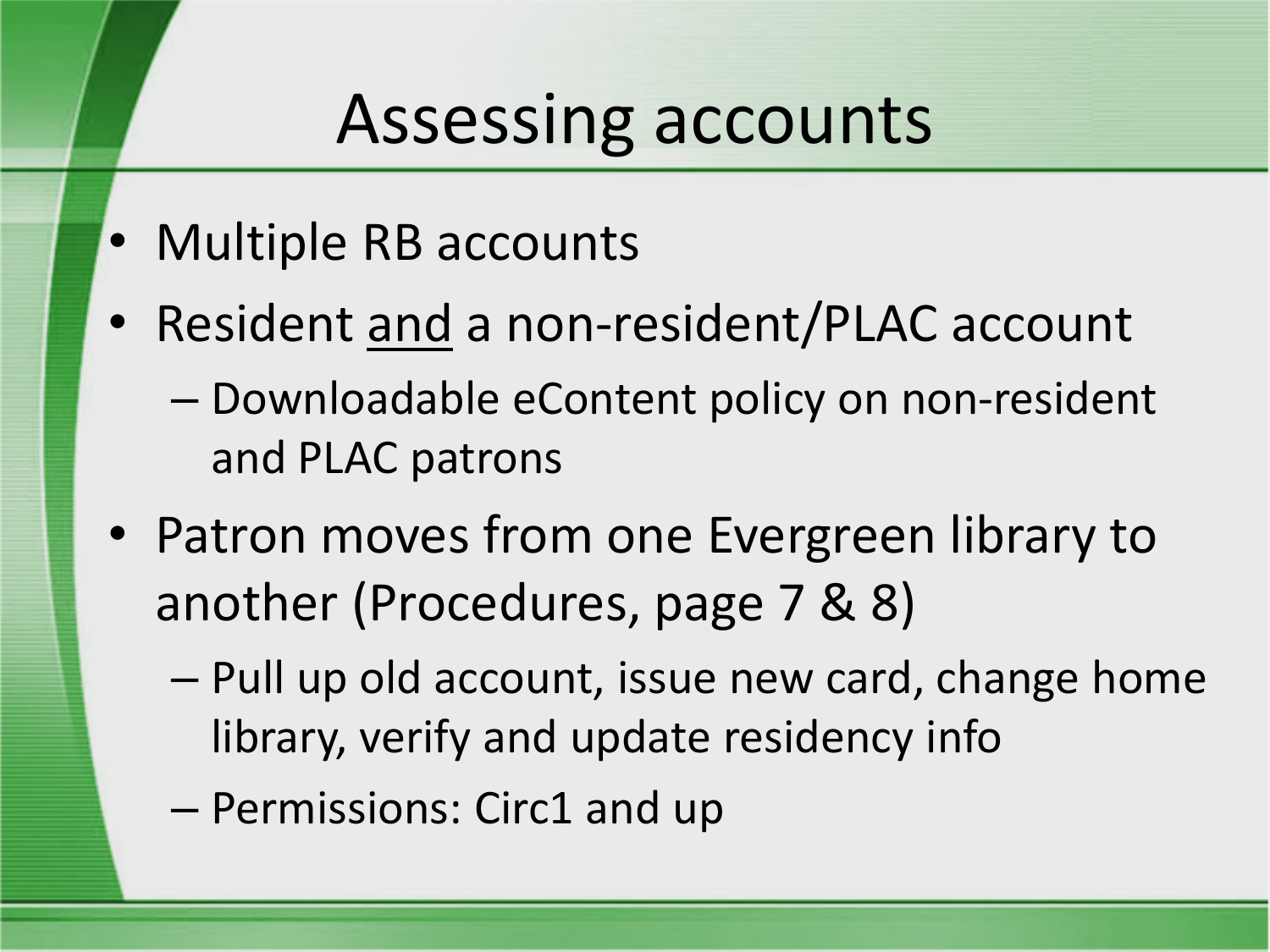# Merge requests

- Duplicate records at two or more libraries
	- All member libraries must consent to the merging of the records.
	- A joint request to merge the records should be sent to tech support to accomplish the action.
	- If multiple libraries have a local agreement on merging patrons, they don't need individual approval on each patron in the merge request.
		- NOTE: Create a paper trail to make answering questions easier!
	- Multiple accounts at the same library may be merged by the localadmin.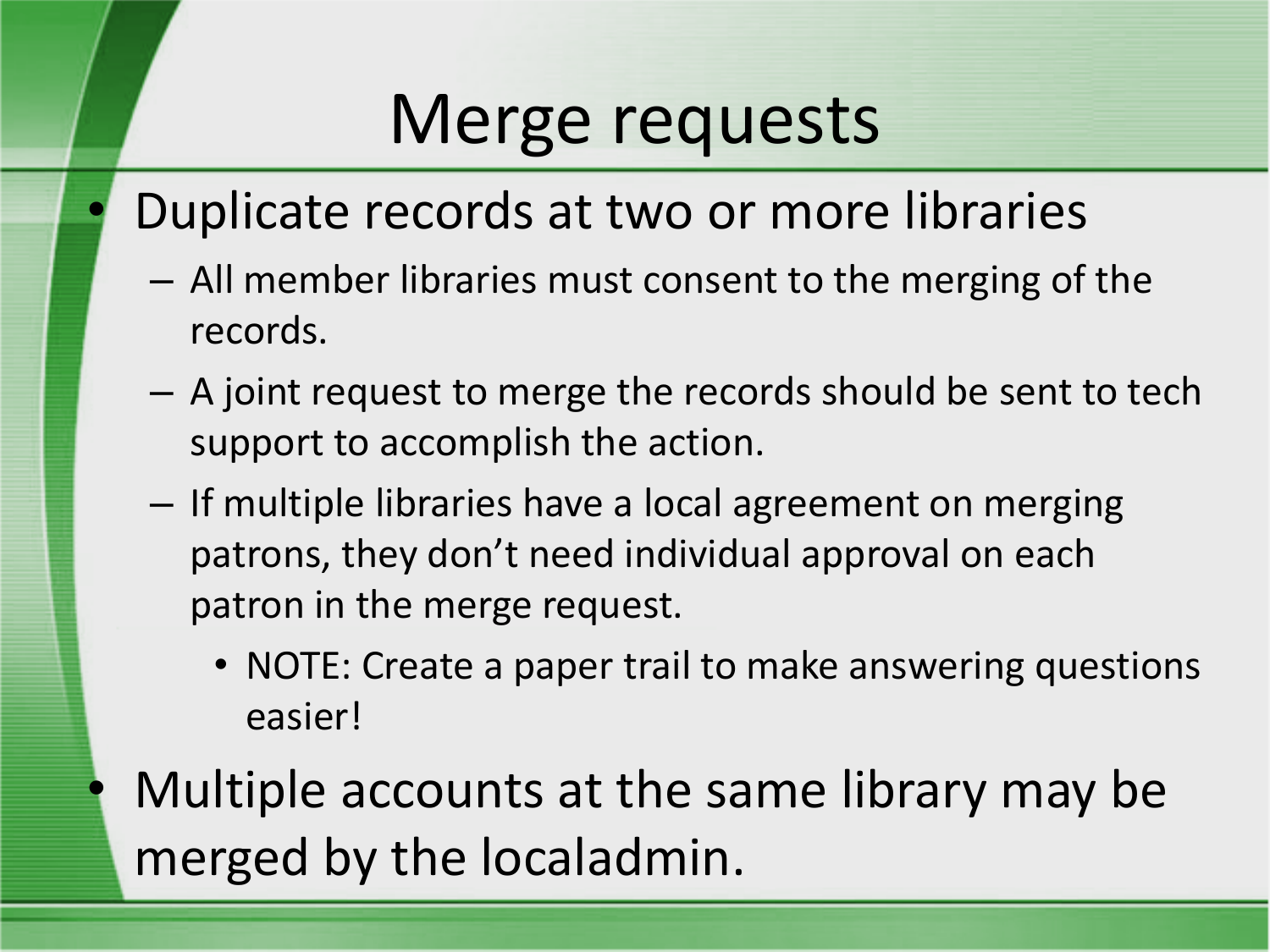# Patron registration

- Using paper registrations
	- Pros: Allows staff to go back later and double-check the digital data entry for accuracy
		- Catch email and phone number errors before the patron does not receive their hold notification
	- Cons: Disposing of the records
		- Retention schedule: [http://www.in.gov/icpr/files/county\\_library.pdf](http://www.in.gov/icpr/files/county_library.pdf)
		- Patron registration records can be destroyed upon completion of a Notice of Destruction, State Form 44905 and distribution of copies of the form to the Clerk of the Circuit Court of the County and to the Indiana Commission on Public Records
		- Be sure you receive a response before acting!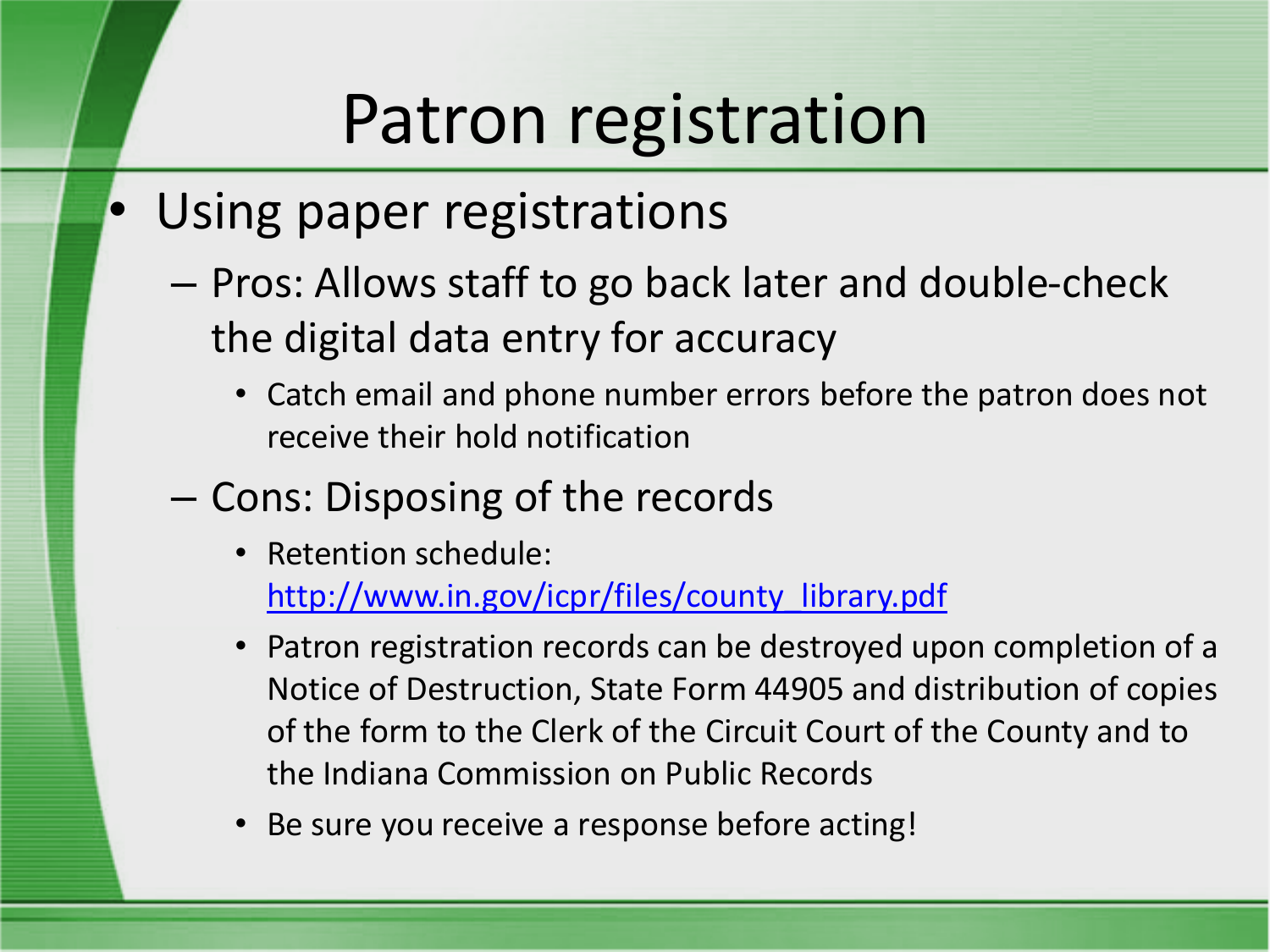# Public Library Retention Schedule

- Patron library card & RB app: Destroy 3 years after patron account becomes inactive
- PLAC & Non-resident app: Destroy after 3 calendar years & after receipt of SBoA audit report & satisfaction of unsettled charges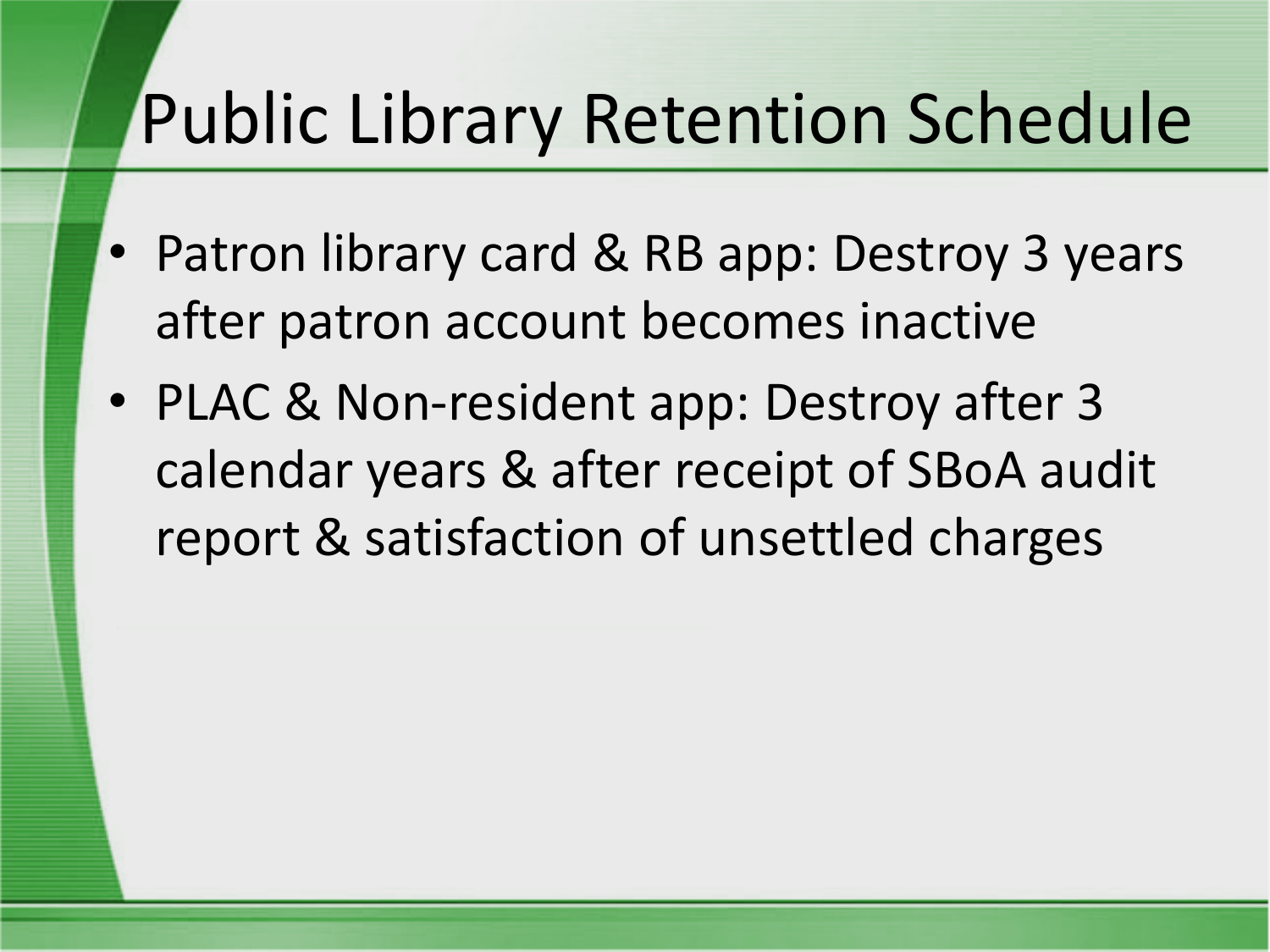## Digital patron records

• Standards requirement

– Page 5, 590 IAC 6: [www.in.gov/legislative/iac/T05900/A00060.PDF](http://www.in.gov/legislative/iac/T05900/A00060.PDF)

*(16) The library shall purge or mark inactive unused library patron cards at least once every three (3) years, deleting those patrons who have not used the card in the last three (3) years and do not owe materials, fines, or fees to the library.*

- Evergreen Indiana policy requirement
	- Purge or mark inactive unused library patron cards every 12 months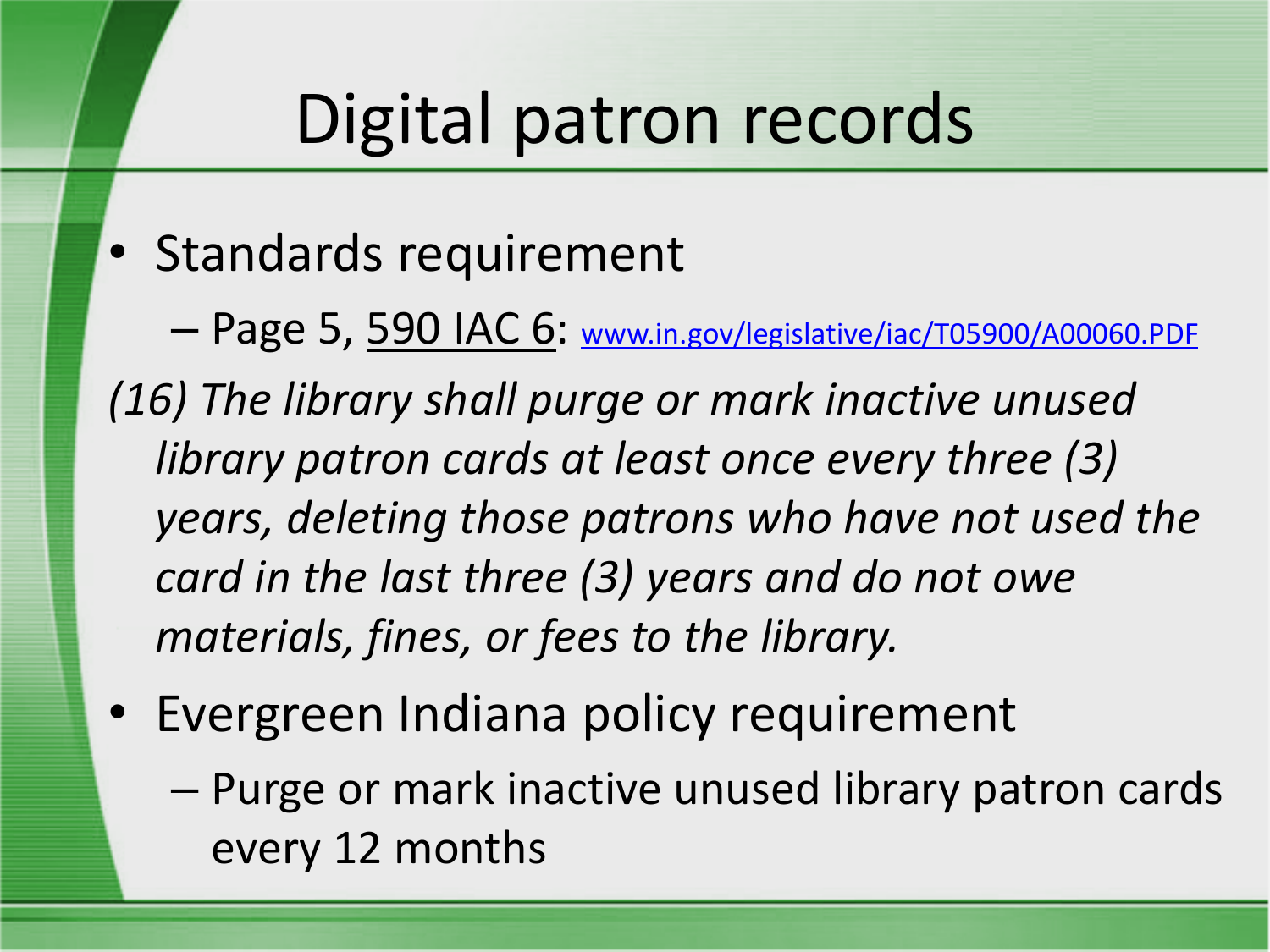### Inactive vs. Deleting

- Mark inactive if
	- They have not used their card in 12 months AND they have outstanding transactions
- Delete the account if
	- They have not used their card in 12 months AND have no outstanding transactions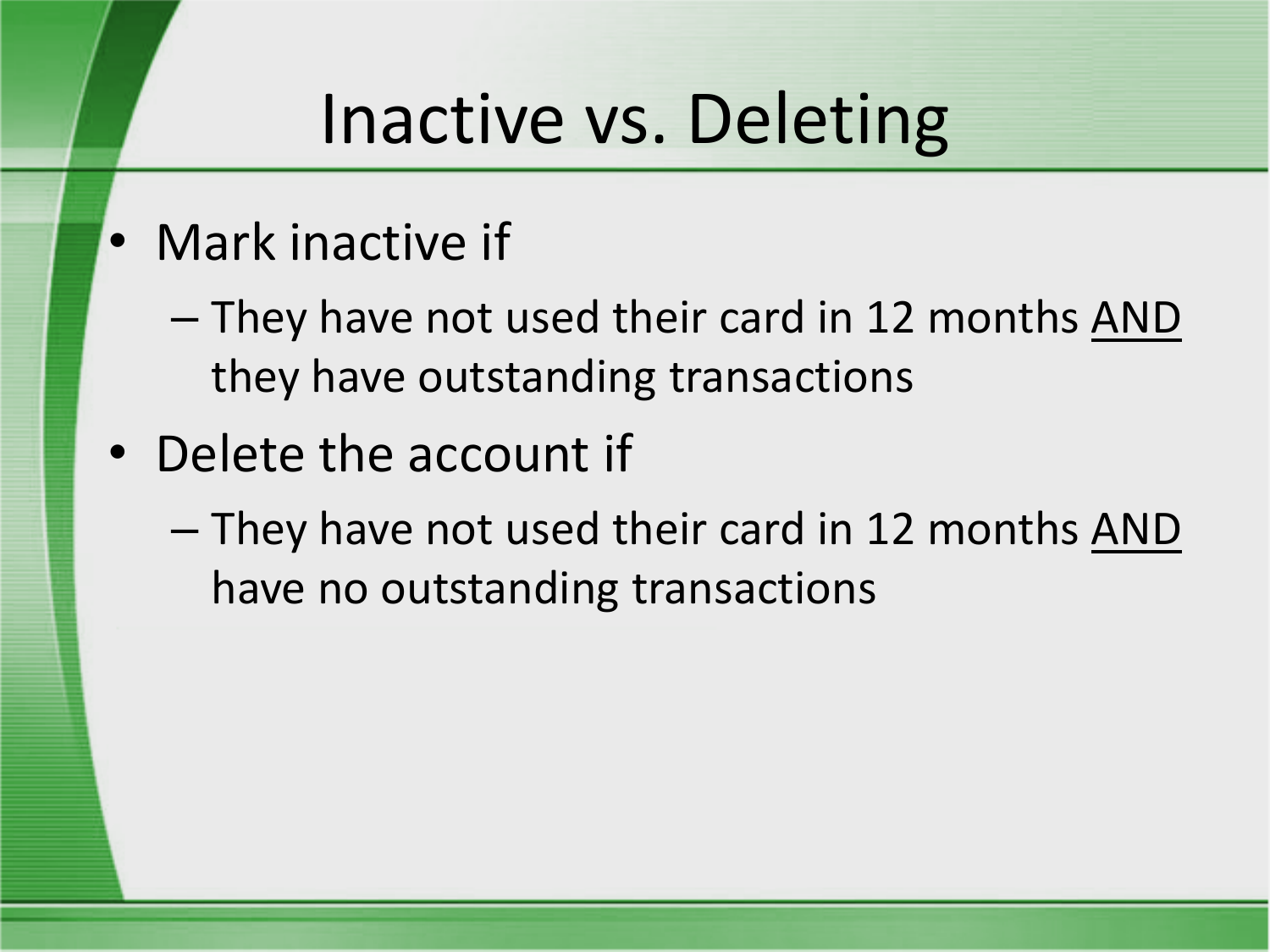# Chores. . .Don't you love them?!

• Keeping up on record management and doing a little at a time helps in the long run!





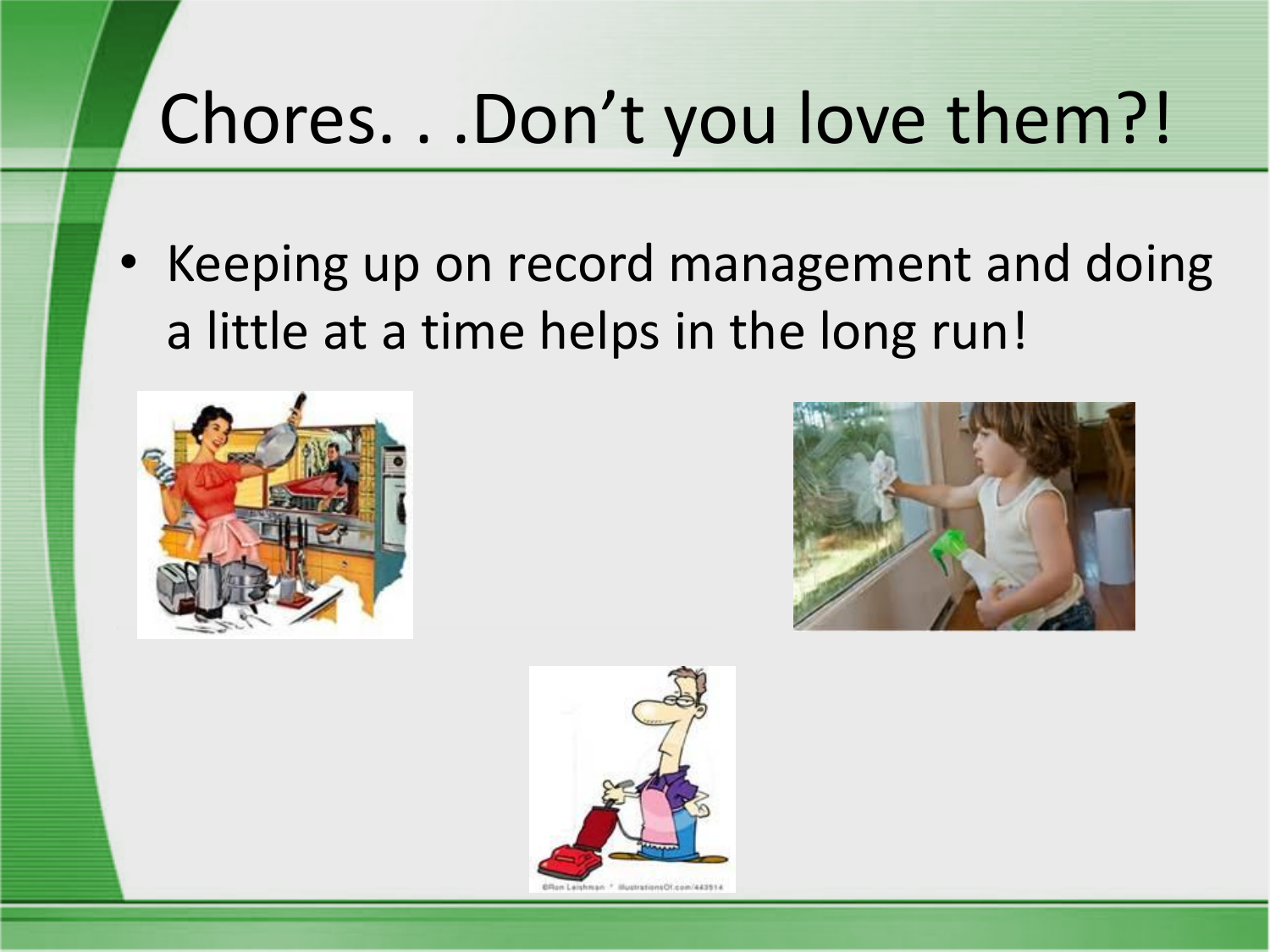# Helpful reports

- Shared Folders > Templates > admin > Customer > Expired Patrons by Date Range
	- Localadmin sets the report on expired patrons at their branch to automatically generate (monthly, quarterly, etc.) and email a staff member
	- Mark inactive: Circ1 can pull up the accounts with home libraries at their branch and mark those inactive who need to be
	- Delete: Localadmin at the library branch can assign delete patron permissions to specific Circ1 users at a specific branch so they can also delete patron records at that branch.

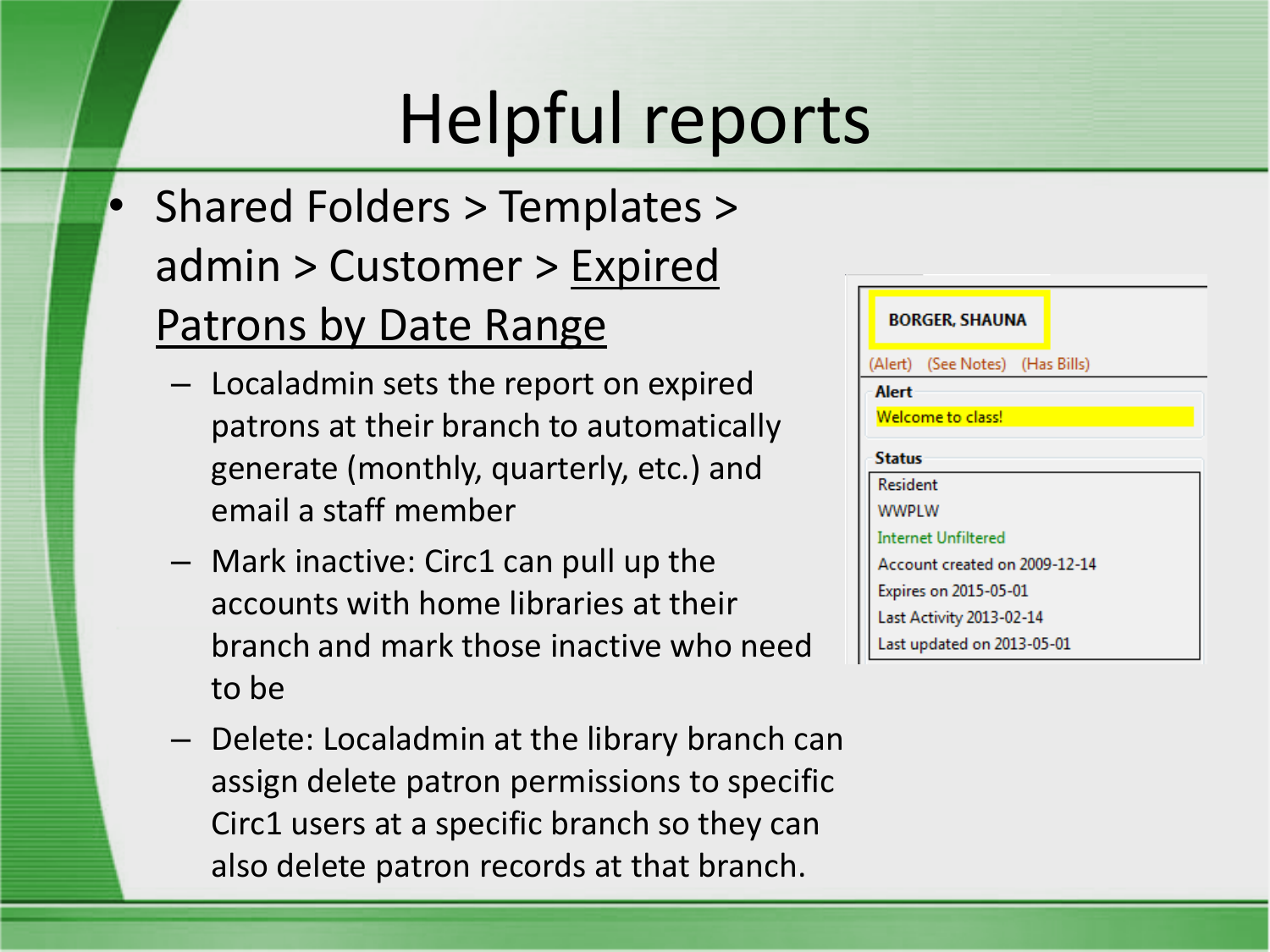## Example

#### Delete or mark inactive?

|                                 |                |           |                  |          |              |             |                 | ×                                    |
|---------------------------------|----------------|-----------|------------------|----------|--------------|-------------|-----------------|--------------------------------------|
|                                 | <b>Refresh</b> | Check Out | <b>Items Out</b> | $H$ olds | <b>Bills</b> | <b>Edit</b> | <b>Messages</b> | $Q$ ther<br>$\overline{\phantom{a}}$ |
| (Expired)                       |                |           | 0                | 0/0      | \$0.00       |             |                 |                                      |
| <b>Status</b>                   |                |           |                  |          |              |             |                 |                                      |
| ReciprocalBorrower              |                |           |                  |          |              |             |                 |                                      |
| <b>ISLI</b>                     |                |           |                  |          |              |             |                 |                                      |
| <b>Internet Filtered</b>        |                |           |                  |          |              |             |                 |                                      |
| Account created on 2011-05-27   |                |           |                  |          |              |             |                 |                                      |
| Expires on 2012-05-27           |                |           |                  |          |              |             |                 |                                      |
| Last Activity <unset></unset>   |                |           |                  |          |              |             |                 |                                      |
| Last updated on <unset></unset> |                |           |                  |          |              |             |                 |                                      |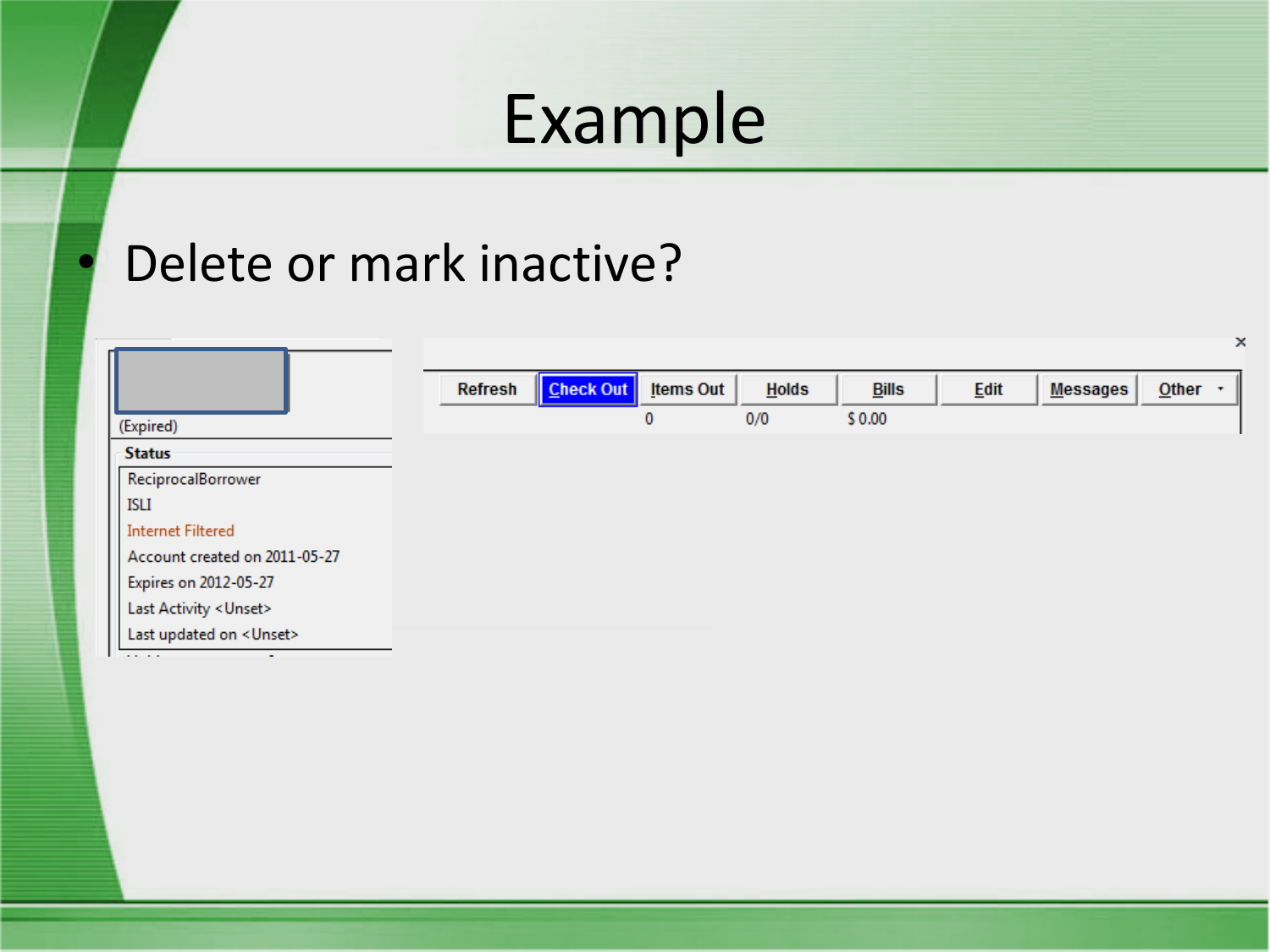# Helpful reports

- Shared Folders > Templates > admin > Customer > Inactive Patrons
	- Localadmin sets the report on inactive patrons at their branch to automatically generate (monthly, quarterly, etc.) and email a staff member
	- Circ1 or higher can determine whether the patron at their branch can be deleted b/c transactions have been closed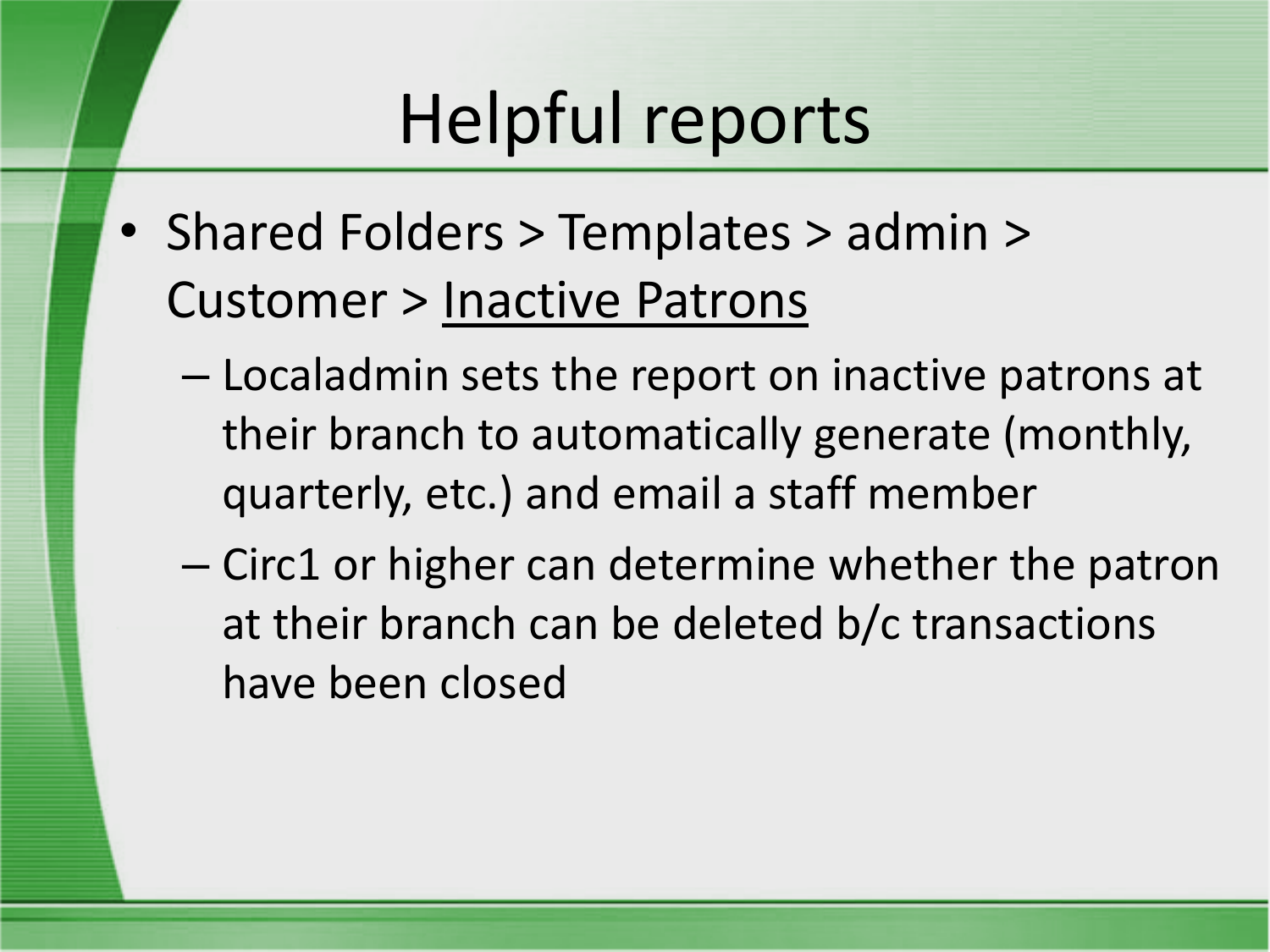# Example

#### Delete?

|                                        |                                                                               | Refresh | <b>Check Out</b> | <b>Items Out</b> | <b>Holds</b> | <b>Bills</b> | Edit | <b>Messages</b> | Other $\tau$ |
|----------------------------------------|-------------------------------------------------------------------------------|---------|------------------|------------------|--------------|--------------|------|-----------------|--------------|
|                                        |                                                                               |         |                  | $\Omega$         | 0/0          | \$0.00       |      |                 |              |
| (Barred) (Expired) (In-Active) (Alert) |                                                                               |         |                  |                  |              |              |      |                 |              |
| Alert                                  |                                                                               |         |                  |                  |              |              |      |                 |              |
| card registration incomplete           |                                                                               |         |                  |                  |              |              |      |                 |              |
| <b>Status</b>                          | [5TOP]                                                                        |         |                  |                  |              |              |      |                 |              |
| ReciprocalBorrower                     |                                                                               |         |                  |                  |              |              |      |                 |              |
| <b>ISLI</b>                            |                                                                               |         |                  |                  |              |              |      |                 |              |
| <b>Internet Unfiltered</b>             |                                                                               |         |                  |                  |              |              |      |                 |              |
| Account created on 2010-04-26          |                                                                               |         |                  |                  |              |              |      |                 |              |
| Expires on 2011-06-29                  | <b>Alert</b>                                                                  |         |                  |                  |              |              |      |                 |              |
| Last Activity <unset></unset>          |                                                                               |         |                  |                  |              |              |      |                 |              |
| Last updated on 2012-05-01             |                                                                               |         |                  |                  |              |              |      |                 |              |
| Holds:<br>$\mathbf{0}$                 | Alert message: "card registration incomplete"                                 |         |                  |                  |              |              |      |                 |              |
| Available: 0                           | Patron account is BARRED.                                                     |         |                  |                  |              |              |      |                 |              |
| <b>Bills:</b><br>\$0.00                |                                                                               |         |                  |                  |              |              |      |                 |              |
| <b>Check Outs:</b><br>$\mathbf{0}$     | Patron account is INACTIVE.                                                   |         |                  |                  |              |              |      |                 |              |
| Overdue: 0                             |                                                                               |         |                  |                  |              |              |      |                 |              |
| Long Overdue: 0                        | Patron account is EXPIRED.                                                    |         |                  |                  |              |              |      |                 |              |
| Claimed Returned: 0                    |                                                                               |         |                  |                  |              |              |      |                 |              |
| Lost:<br>$\mathbf{0}$                  |                                                                               |         |                  |                  |              |              |      |                 |              |
| Non Cataloged:<br>$\overline{0}$       | Press a navigation button above (for example, Check Out) to clear this alert. |         |                  |                  |              |              |      |                 |              |
|                                        |                                                                               |         |                  |                  |              |              |      |                 |              |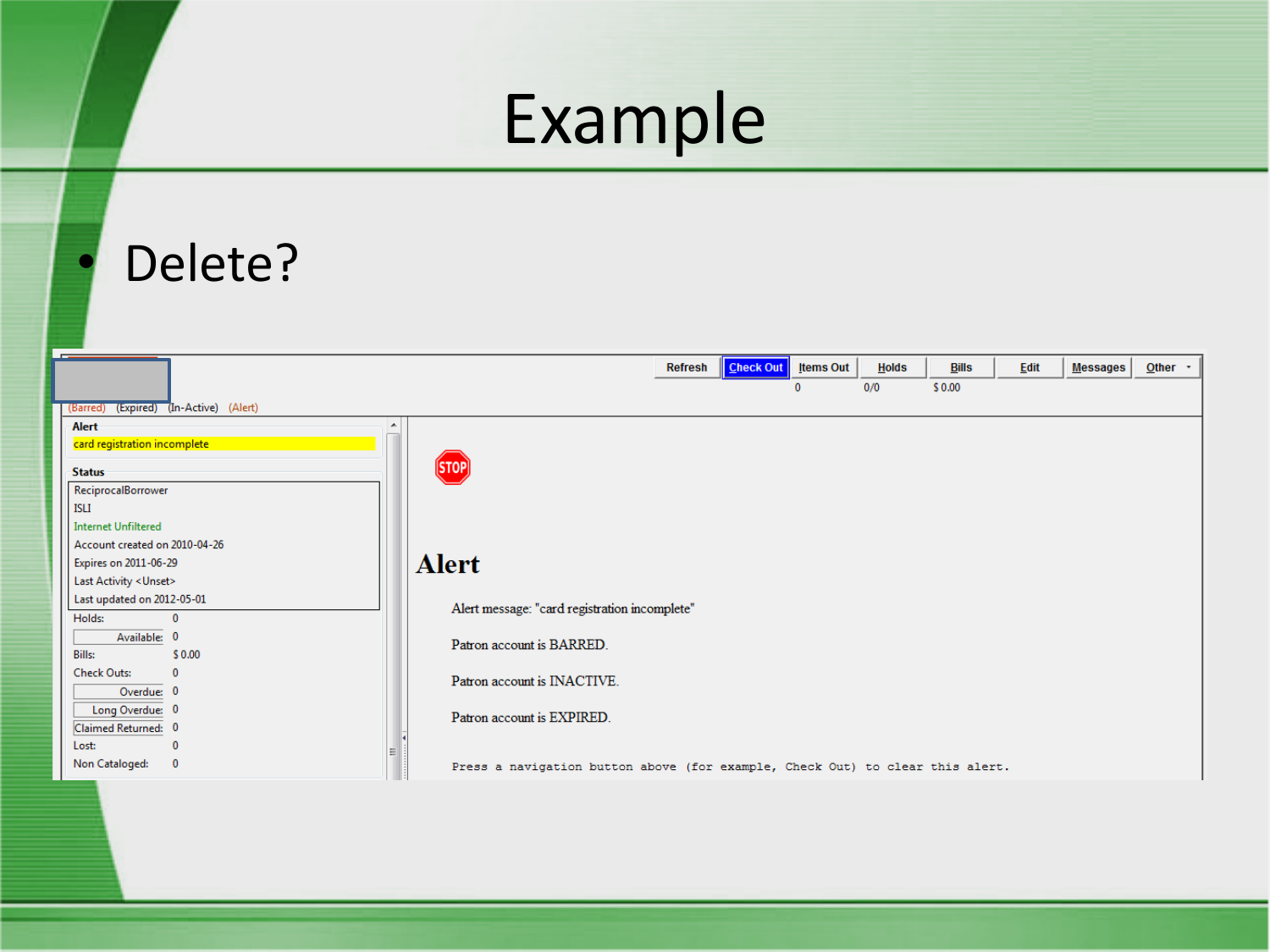## Things to consider. . .

- Patron accounts and expiration
	- Notification methods
		- Staff: Automatic alert appears in staff client 30 days before patron account expires
			- Checkout due date shortens to reflect expiration date
		- Patron: Automatic email notification sent to patron 30 days before expiration date
	- "It looks like we need to update your account. . ."
	- Resident cards can be renewed at ANY EI library if the patron's ID matches the account information and the patron is in good standing (Procedures, Page 7)
		- All other accounts must be renewed at the home library